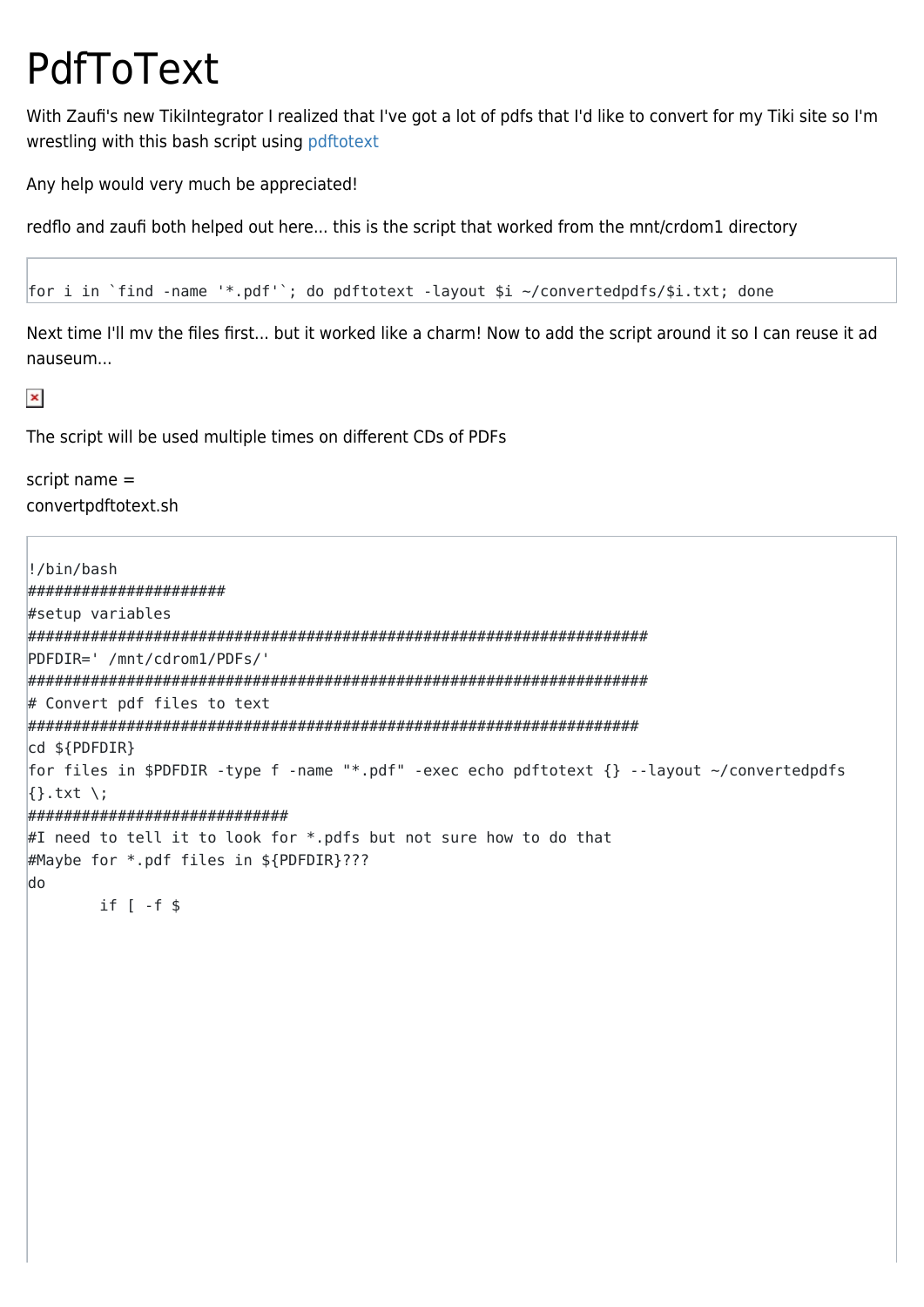

]; then

echo converting \$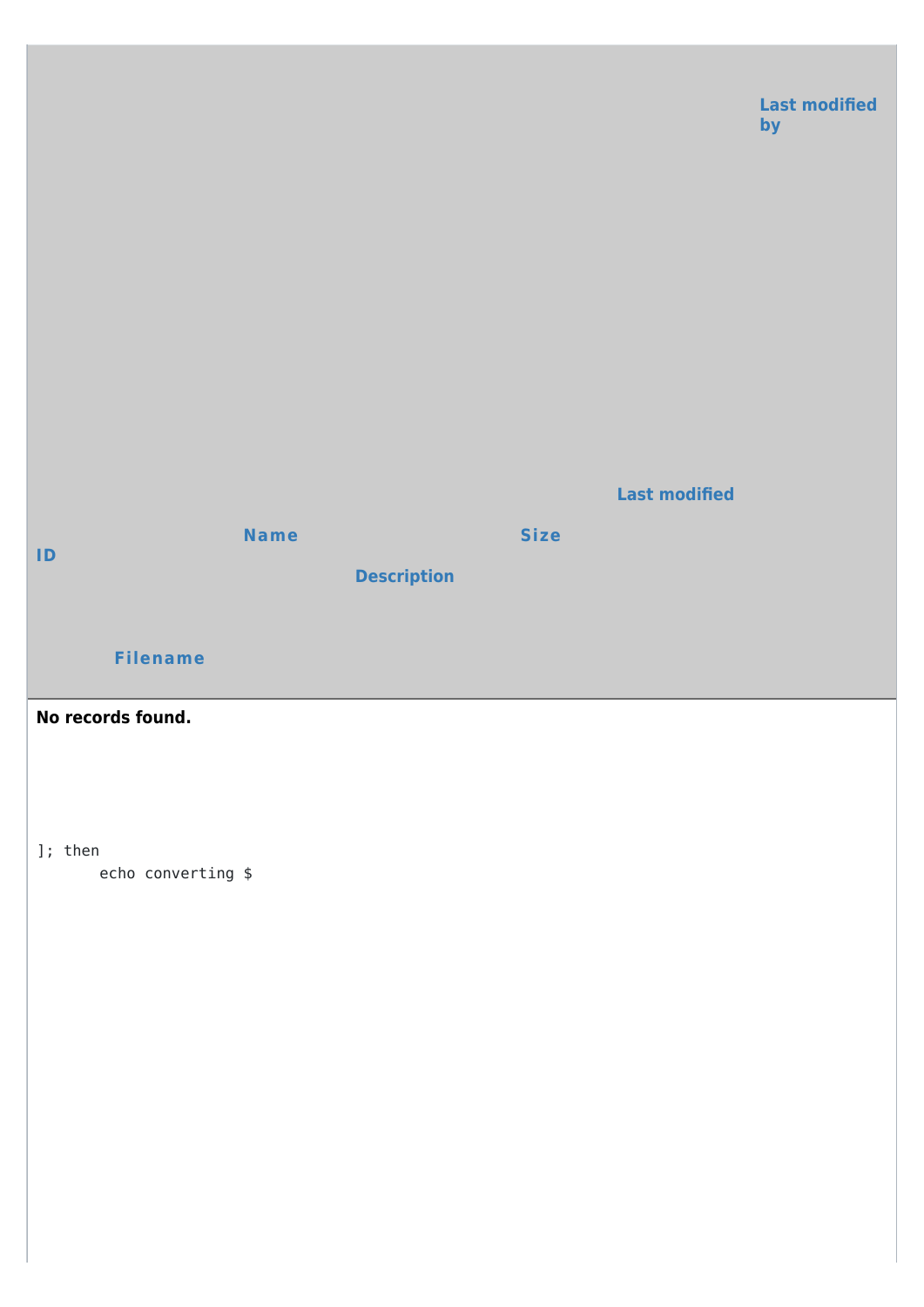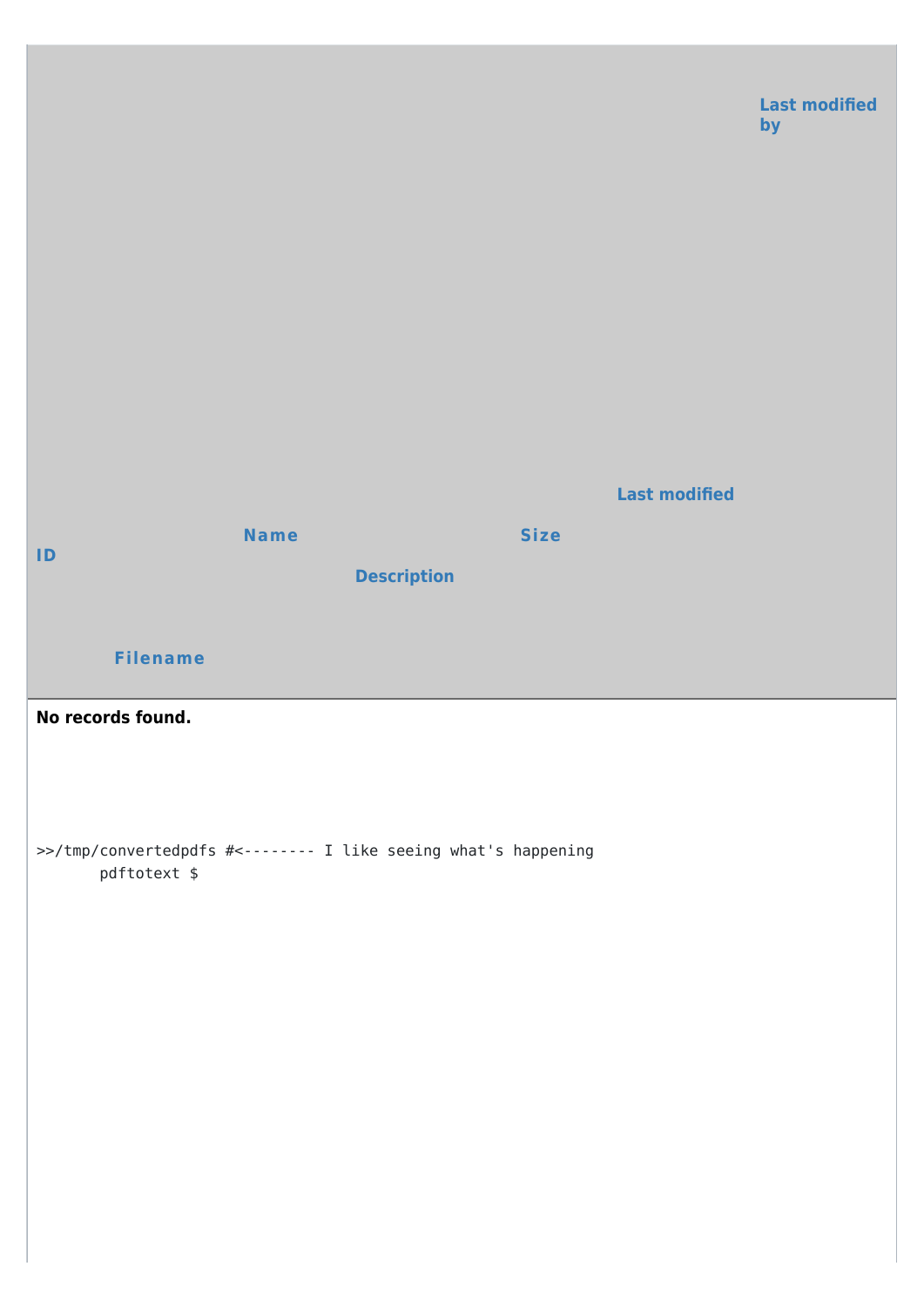

## No records found.

--layout \$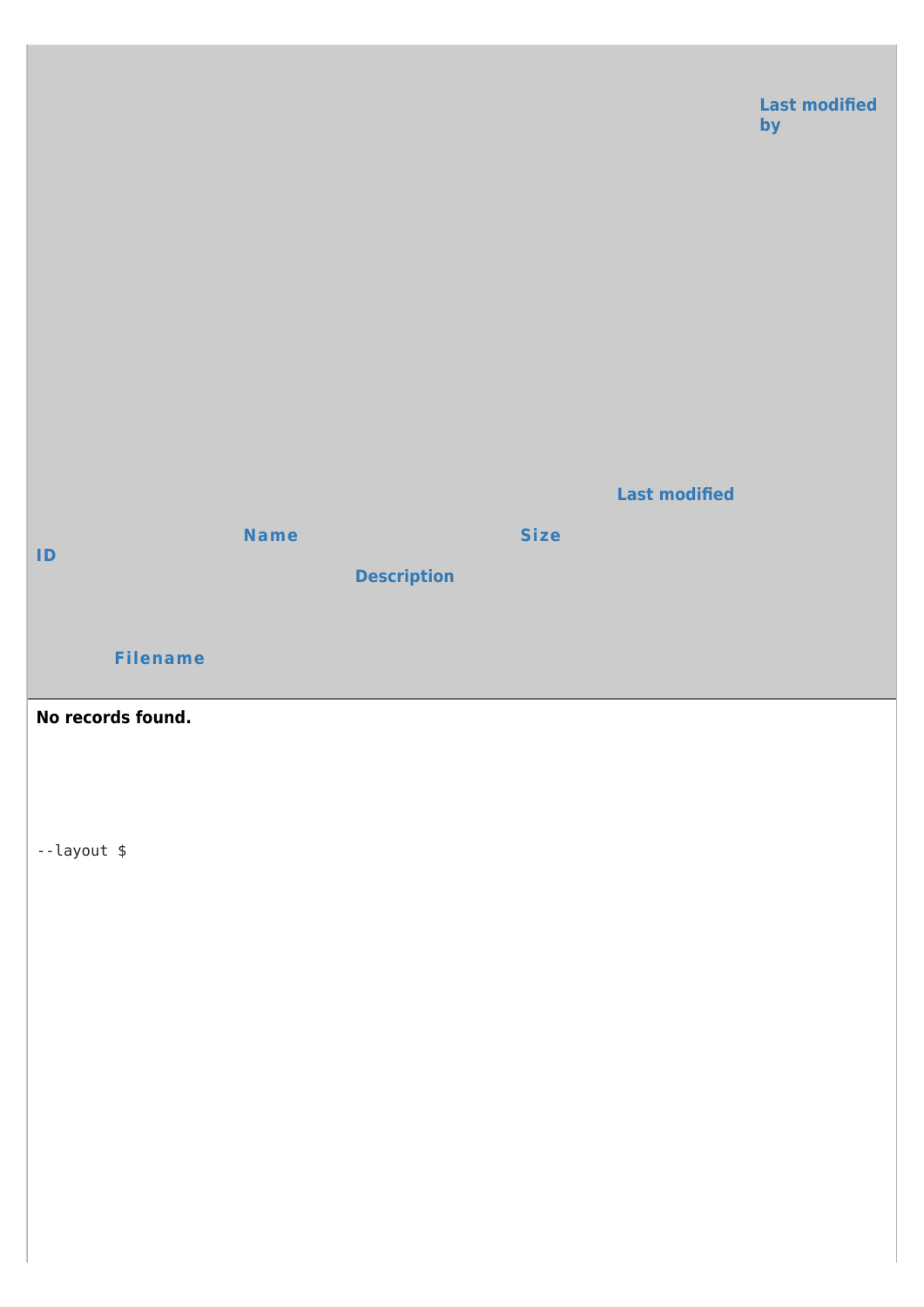

I'm getting errors:

converpdftotext.sh: line 1: !/bin/bash: No such file or directory converpdftotext.sh: line 19: syntax error near unexpected token `done' converpdftotext.sh: line 19: 'done'

## or this one?

#################################### #!/bin/bash # setup variables